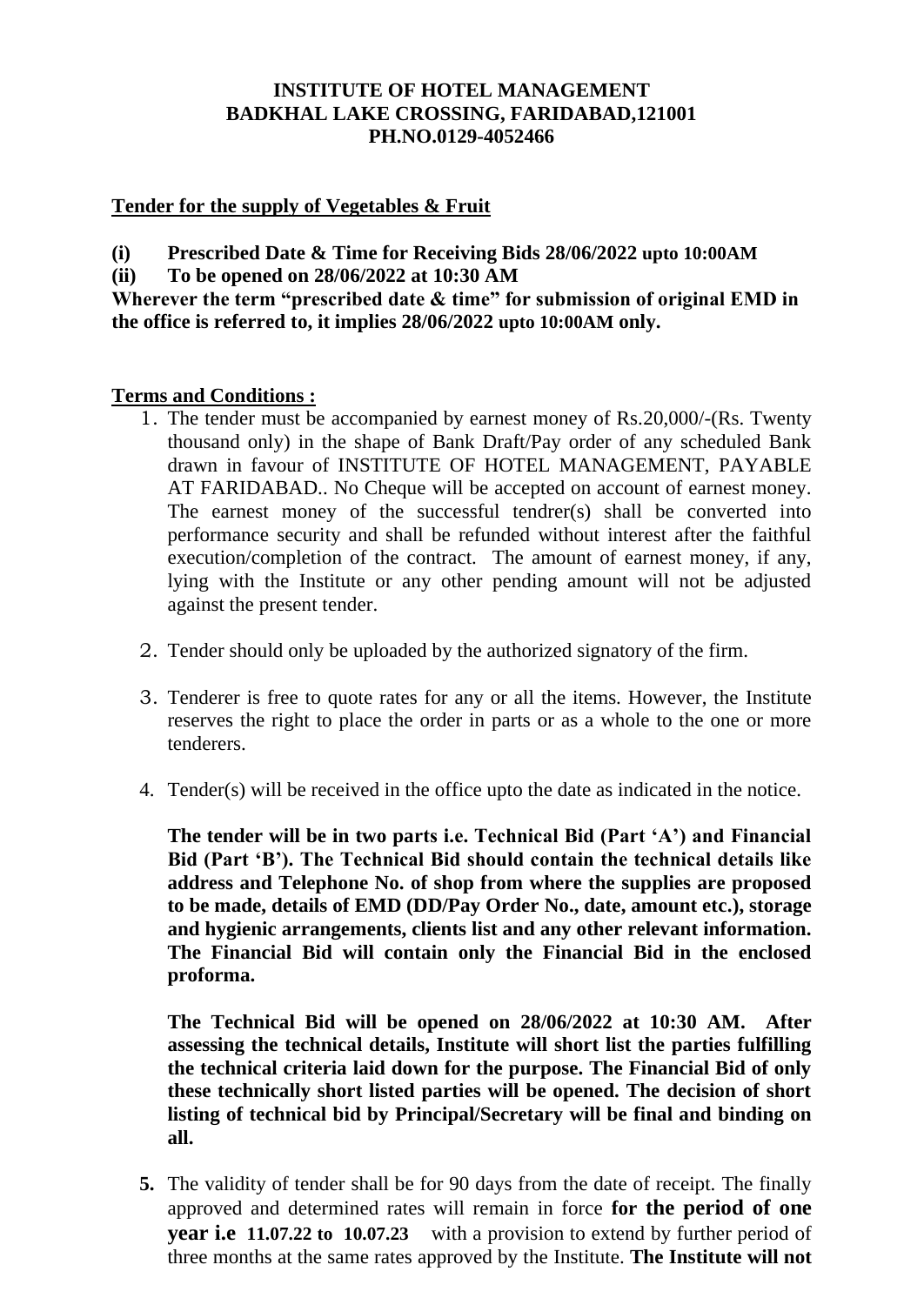**entertain any request for the increase of rates on account of natural calamity, strike, other levies or any other reasons, whatsoever, during the period of contract. Any new tax imposed during the currency of contract will, however, be considered. However , Principal reserves the right to increase or decrease the rate of any item keeping into view the circumstances**

6. (a) **The GST, if applicable, should be indicated clearly in the tender form as "GST Extra" alongwith the percentage of Tax as applicable against each and every item failing which it will be treated that the rates quoted by the tenderer are inclusive of Taxes. After this no representation/ request regarding payment of GST shall be entertained. The rates may be quoted by showing the percentage and amount of GST under the coloumn of GST in the specifications.**

**GST will be paid to the tenderer provided the GST registration No. GST Code & Accounting Code is mentioned on the bill/invoice and all relevant formalities including furnishing of Forms/VAT invoice, if any, are fulfilled by the tenderer.**

**(b)** In Case of Value Added Tax (VAT) invoice, Institute name, address and VAT/TIN No. must be indicated/printed by you. For items on which GST is applicable, it may also be mentioned/printed "**Input Tax Credit is available against this invoice".** Each such invoice will be submitted by the tenderer in duplicate (two copies). While the first copy will be used for claiming Input Tax Credit by the Institute and will be submitted to the Assessing Authority of Excise & Taxation Department, Faridabad., alongwith the return for claiming Input Tax Credit (ITC), the  $2<sup>nd</sup>$  copy will be used for processing the payment to the suppliers. Therefore, it may be ensured that such invoices are submitted in duplicate (two copies).

**"Retail invoice"** will, however, be accepted for goods purchased by the Institute for own consumption and not for sale and for Inter State Purchase.

- 7. The rates quoted should be F.O.R. Institute irrespective of quantity ordered.
- 8. The tenderer will supply the Fresh Vegetables & Fruits to the Institute at 8.30 AM sharp or the other time given by the Department.

In case the supply is not received upto the time given above, the Institute shall be at liberty to make purchase of the items as per the requirement from the open market at the risk and cost of the tenderer without further intimation.

9. The management reserves the right to reject the supply of items for which the contract is awarded, if it is not found as per prescribed standard, wholly or partly, and the rejected quantity shall be lifted/removed by the supplier immediately from the Department at their own expenses on being informed of the same. In case the tenderer fails to remove the rejected material or items, the Institute reserves the right to dispose off the same at the cost of the tenderer and no claim whatsoever shall be entertained.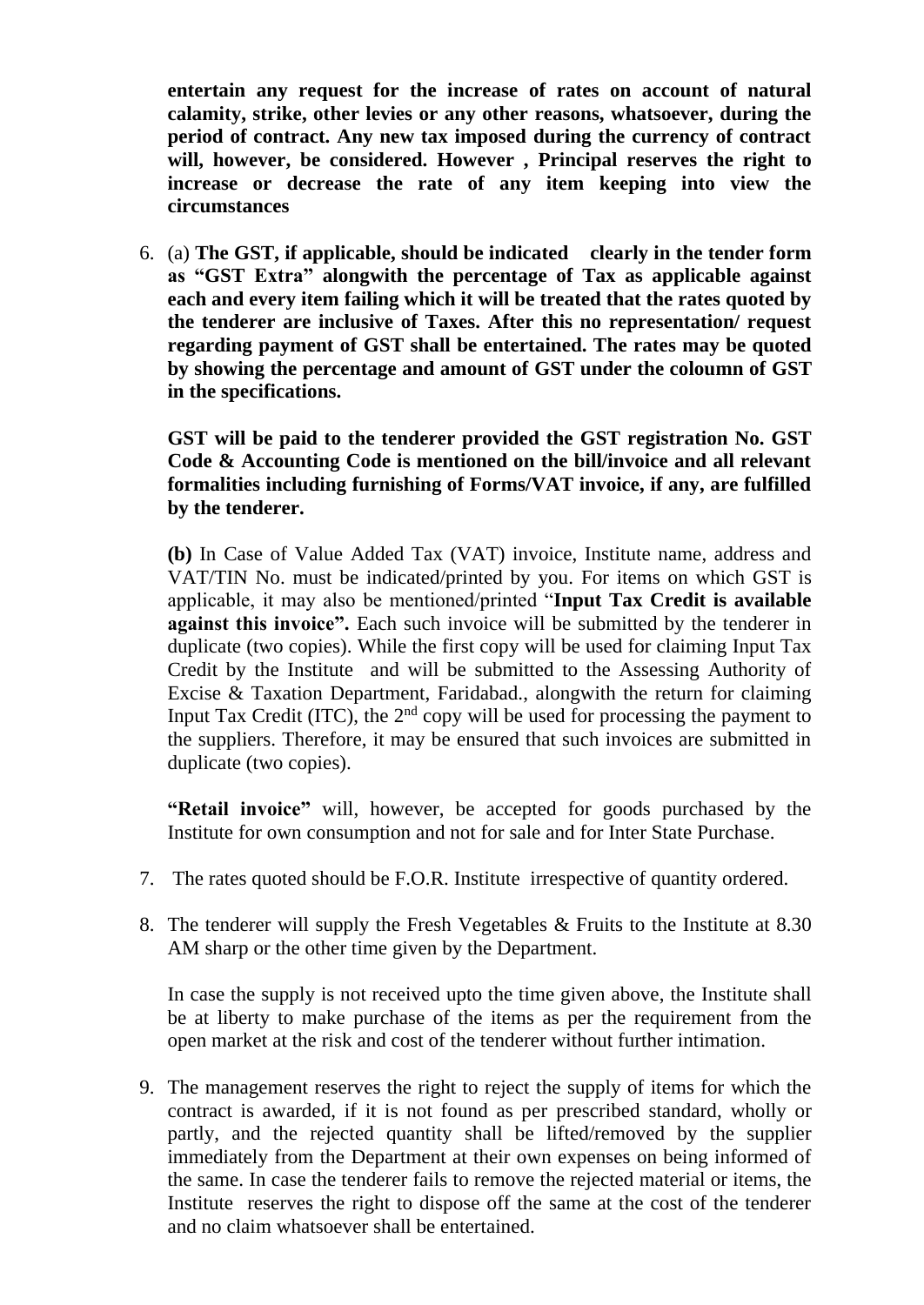- 10.The number of items mentioned in the Tender are tentative/indicative and can be increased as per requirement of the Institute. The Institute also reserves the right to withdraw any item mentioned in the Tender Form and no compensation shall be payable for the same.
- 11.The Institute shall not be in any manner concerned with the internal affairs of the tenderers i.e. dispute and dissolution, etc. or affairs concerning any other (third) party that the supplier may be having.
- 12.In case of non-supply/short supply/inferior quality supply, the items shall be purchased at the risk and cost of the tenderer and the amount spent in excess of the approved rates shall be recovered from the pending bills and security deposit. In this eventuality, the security deposit will be forfeited. If at any time, the penalty levied/recoverable during the contract period exceeds the security amount, then Institute reserves the right to withdraw the items(s) and re-allot the same to any other supplier and further blacklist the tenderer upto three years from participating in Institute tenders.
- 13. The Institute shall be at liberty to purchase the items from Government approved agencies and the tenderer shall have no objection to it.
- 14. The tenderer shall be duty bound to effect the supply of items contracted for to the extent indented during the contract period.
- 15. Failure to discharge the contractual obligations by the tenderer, will lead to blacklisting of the firm for future supplies/tendering in the Institute upto three years and the security deposited shall be forfeited.
- 16. Payments will be processed on fortnightly basis i.e. in batches of 1st to  $15<sup>th</sup>$ and  $16<sup>th</sup>$  to  $30th/31<sup>st</sup>$  of each month. Payment of each batch will be released within 15 days of close of each batch. Thus, while payment of bill from  $1<sup>st</sup>$  to  $15<sup>th</sup>$  of a month will be made upto  $30<sup>th</sup>$  of the same month, payment for bills in the batch of  $16<sup>th</sup>$  to  $30<sup>th</sup> 31<sup>st</sup>$  will be released before  $15<sup>th</sup>$  day of next month.
- 17. The contract, if awarded, for specific period, can be terminated at any time without assigning any reason, whatsoever, even before the expiry of the contract period.
- 18.The aforementioned terms & conditions shall be binding and operative between the tenderer (supplier) and the Institute.
- 19.The undersigned reserves the right to accept or reject any or all the tenders without assigning any reason whatsoever.
- 20.Any dispute is subject to the jurisdiction of Faridabad only.
- 21. In case of any reduction in the excise duty, taxes, etc. in respect of any item(s) under this tender in pursuance of General Budget for the year **2022-23 or 2023-24**, the reduced excise duty, taxes shall be applicable for that particular item(s) irrespective of the approved rates contained in the contract letter.
- 22. In the event of any dispute or difference arising out of or in any way touching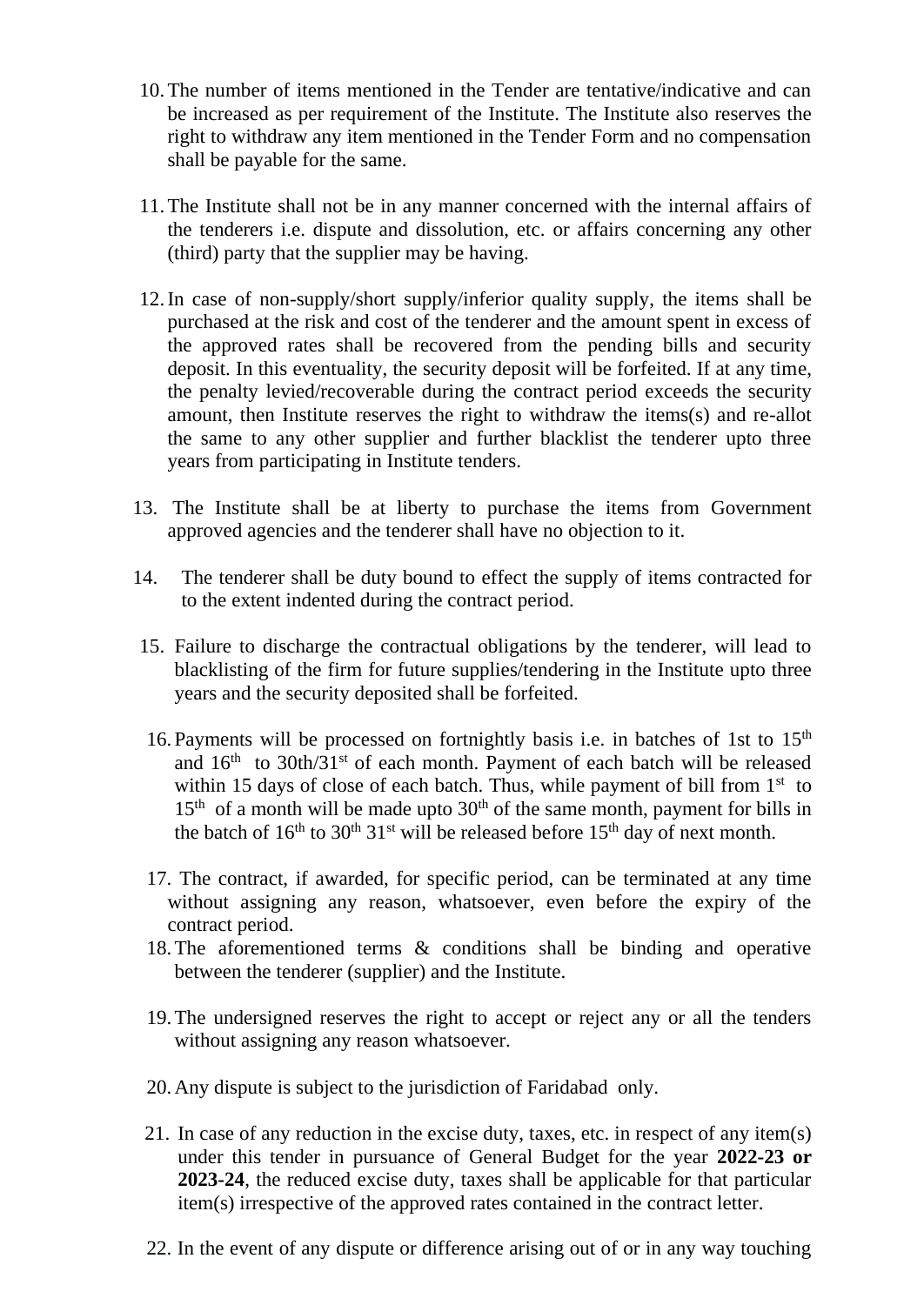or concerning this tender whatsoever (except as to matters the decision of which is specifically provided under this contract). The same shall be referred to the sole arbitration of the Director Tourism, Haryana, Chandigarh or any person appointed by him / her. The award of such arbitrator shall be final and bindi.ng on both the parties hereto. The Arbitration and Conciliation Act, 1996, shall apply to the arbitration proceedings.

Principal/Secretary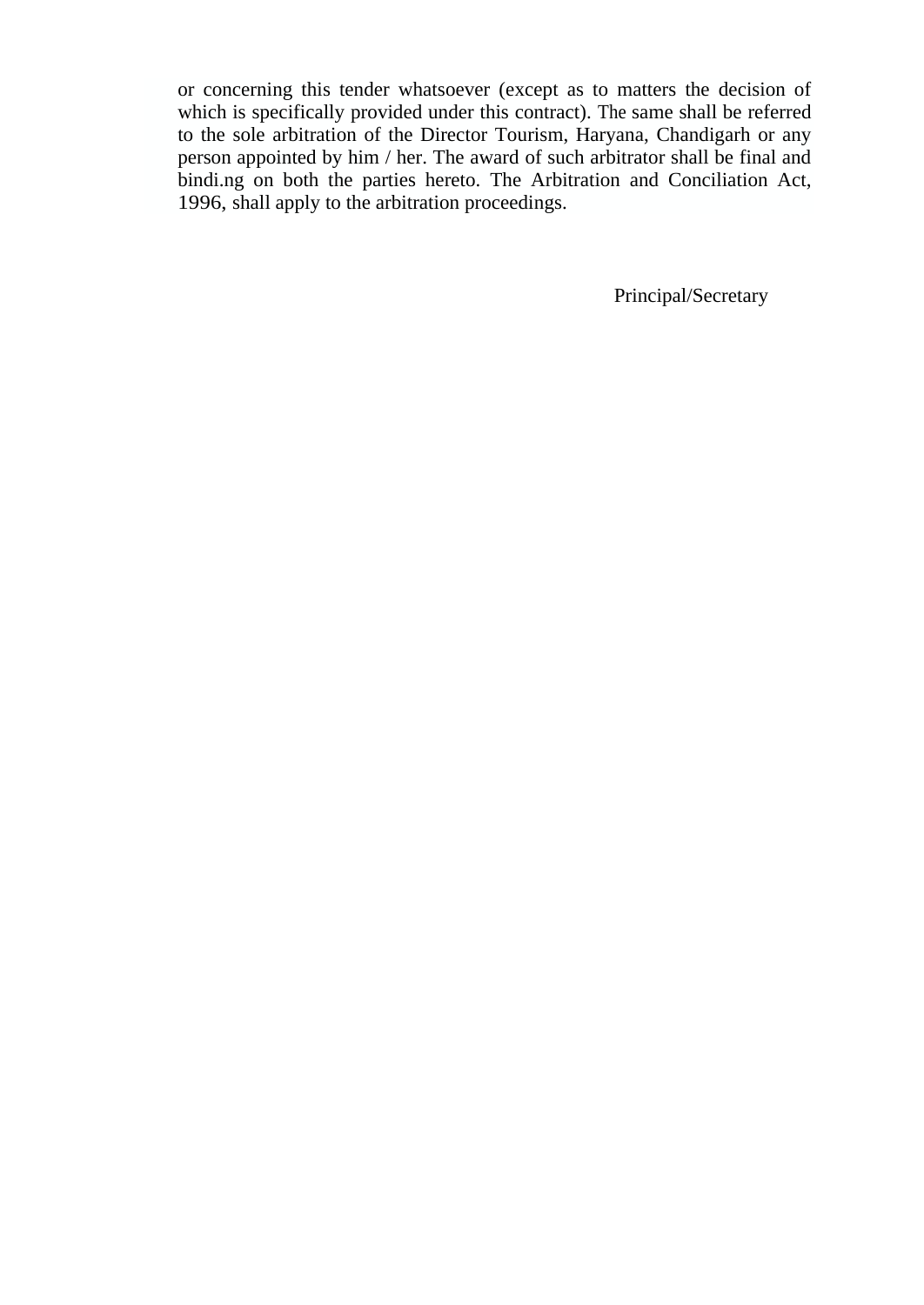#### **PROCEDURE FOR TENDERING**

- 1. The Bids shall be received only in the office of Institute of Hotel Management, Faridabad.
- 2. Tender Documents can be downloaded fro the web site of the Institute.
- 3. The Agency has to produce the original documents as and when asked for by the Institute. The failure of the Agency to furnish the said original documents will entail summarily rejection of its tender.
- 4. Instructions to Bidders:

.

- (a) Tenders without required documents will be rejected. Incomplete tenders or tenders without earnest money will be rejected.
- (b) Bids will be opened as per time schedule mentioned above.
- (c) Before submission of Bids, Bidders must ensure that copies of all the necessary documents have been attached with the Bid.
- (d) It will be mandatory for all the Bidders to attach all the documents mentioned under **'TECHNICAL BID'.**
- (e) Institute will not be responsible for any delay in submission of the Bids due to any reason whatsoever.
- (f) The details of Tender Fee & EMD specified in the Tender documents should be the same as submitted otherwise tender will be rejected.
- 5. For any technical issue related to Tendering, Bidders may contact the office Institute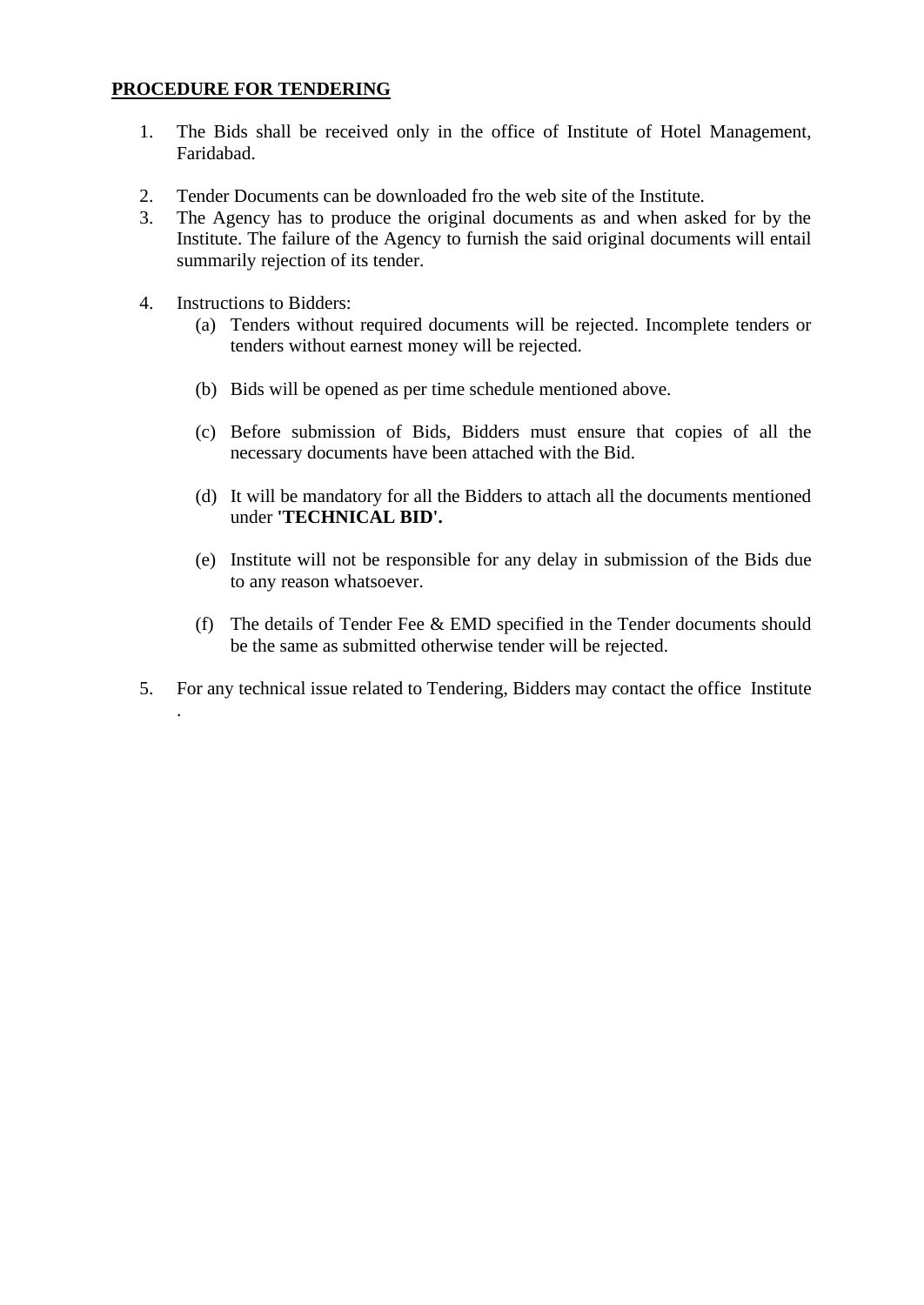# **INSTITUTE OF HOTEL MANAGEMENT BADKHAL LAKE CROSSING, FARIDABAD,121001 PH.NO.0129-4052466**

# **TECHNICAL DETAILS OF THE TENDERER TECHNICAL BID(PART 'A')**

A. Earnest Money Deposit

- B. 1. Details of Tenderer Name, Father's Name, Name of Firm, Complete Address and Contact Number.
	- 2. Transportation Arrangements
	- 3. Any other information, terms and conditions that tenderer may like to add.
	- 4. No Agency having been blacklisted by the any State or Central Government Department or PSU in the past shall be eligible to participate in the tendering process (enclose a signed and stamped statement on the letter head of the company with regard to the blacklisting history of the company).

**Note:**- Please attach the scanned copy/copies of above said information with Technical Bid.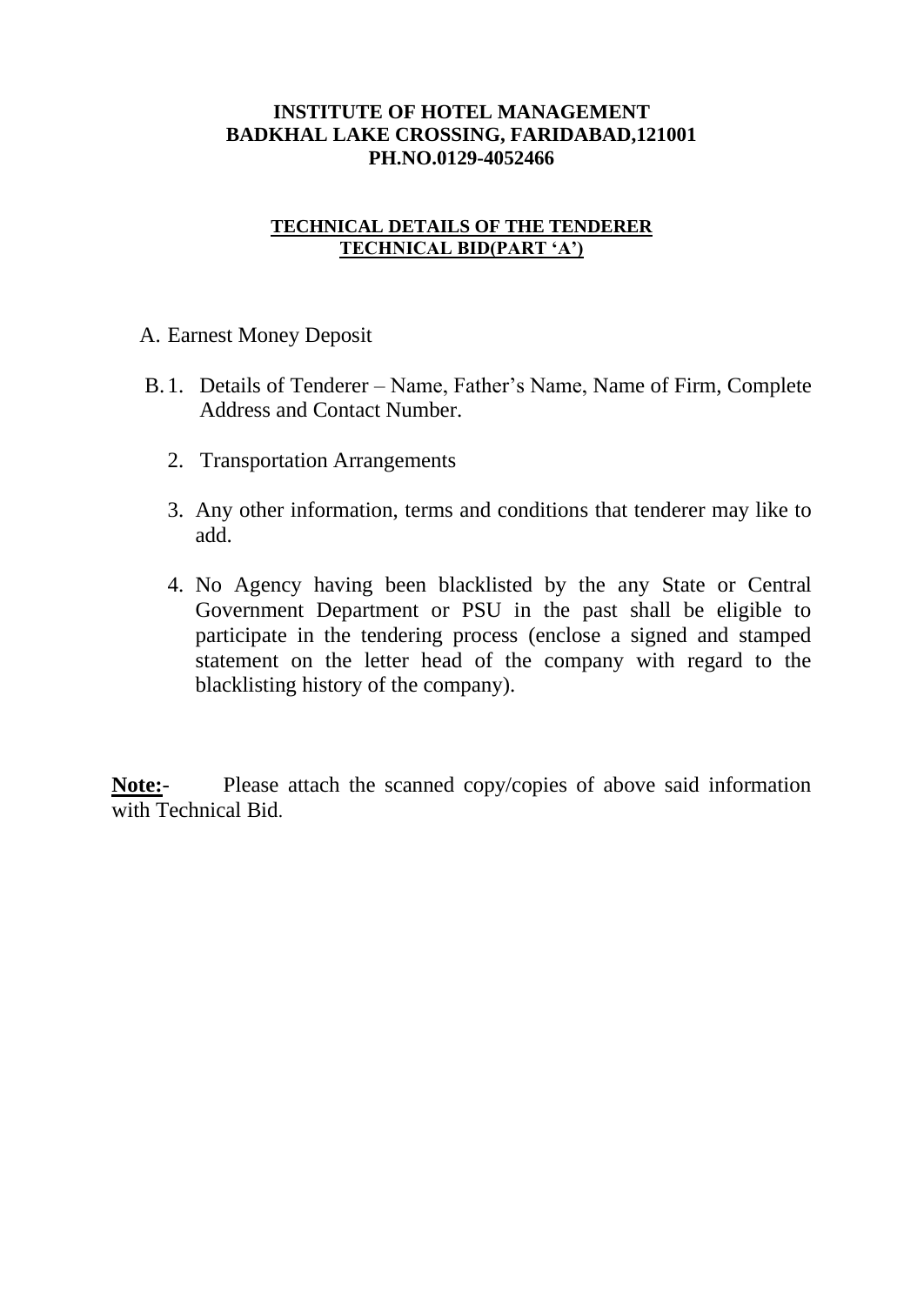# **INSTITUTE OF HOTEL MANAGEMENT BADKHAL LAKE CROSSING, FARIDABAD,121001 PH.NO.0129-4052466**

#### **FINANCIAL BID (PART 'B')**

#### **RATES OF FRESH VEGETABLES & FRUITS**

| S.No.                   | Name of Item               | Weight        | <b>Estimated monthly</b><br>consumption | Rates in<br>Kg |
|-------------------------|----------------------------|---------------|-----------------------------------------|----------------|
| $\mathbf{1}$            | Potato                     | $\mathrm{Kg}$ | 200                                     |                |
| $\overline{2}$          | Baby potato                | Kg            | 10                                      |                |
| 3                       | Onion                      | Kg            | 240                                     |                |
| $\overline{\mathbf{4}}$ | Tomato                     | $\rm Kg$      | 270                                     |                |
| 5                       | Ginger                     | Kg            | 15                                      |                |
| 6                       | Garlic                     | $\rm Kg$      | 10                                      |                |
| 7                       | Green Chili                | Kg            | 5                                       |                |
| 8                       | Green Coriander            | Kg            | 5                                       |                |
| 9                       | Lemon                      | Kg            | 12                                      |                |
| 10                      | Cabbage                    | Kg            | 40                                      |                |
| 11                      | Cauliflower                | $\rm Kg$      | 115                                     |                |
| 12                      | Gr. Peas                   | Kg            | 40                                      |                |
| 13                      | Frozen Peas                | $\mathrm{Kg}$ | 40                                      |                |
| 14                      | Carrot                     | Kg            | 100                                     |                |
| 15                      | Capsicum                   | Kg            | 30                                      |                |
| 16                      | <b>Beans</b>               | $\rm Kg$      | 20                                      |                |
| 17                      | Kheera                     | $\rm Kg$      | 30                                      |                |
| 18                      | Palak                      | Kg            | 50                                      |                |
| 19                      | Mushroom                   | Kg            | 20                                      |                |
| 20                      | Baingan                    | $\mathrm{Kg}$ | 25                                      |                |
| 21                      | Pudna                      | Kg            | 5                                       |                |
| 22                      | Salad patta                | Kg            | 5                                       |                |
| 23                      | <b>Red Yellow Capsicum</b> | $\rm Kg$      | 20                                      |                |
| 24                      | <b>Beetroot</b>            | Kg            | 15                                      |                |
| 25                      | Raddish                    | Kg            | 30                                      |                |
| 26                      | Green Onion                | $\rm Kg$      | 10                                      |                |
| 27                      | Coconut                    | Kg            | 20 pcs                                  |                |
| 28                      | Coconut fresh              | $\rm Kg$      | 10 pcs                                  |                |
| 29                      | Ghiya                      | Kg            | 10                                      |                |
| 30                      | Petha                      | Kg            | 40                                      |                |
| 31                      | Turnip                     | Kg            | 20                                      |                |
| 32                      | Tinda                      | Kg            | 5                                       |                |
| 33                      | Tori                       | Kg            | 5                                       |                |
| 34                      | Karela                     | $\rm Kg$      | 5                                       |                |
| 35                      | Arbi                       | $\mathrm{Kg}$ | 5                                       |                |
| 36                      | <b>Bhindi</b>              | Kg            | 60                                      |                |
| 37                      | Kamal kakdi                | Kg            | 5                                       |                |
| 38                      | Chowlai                    | Kg            | 5                                       |                |